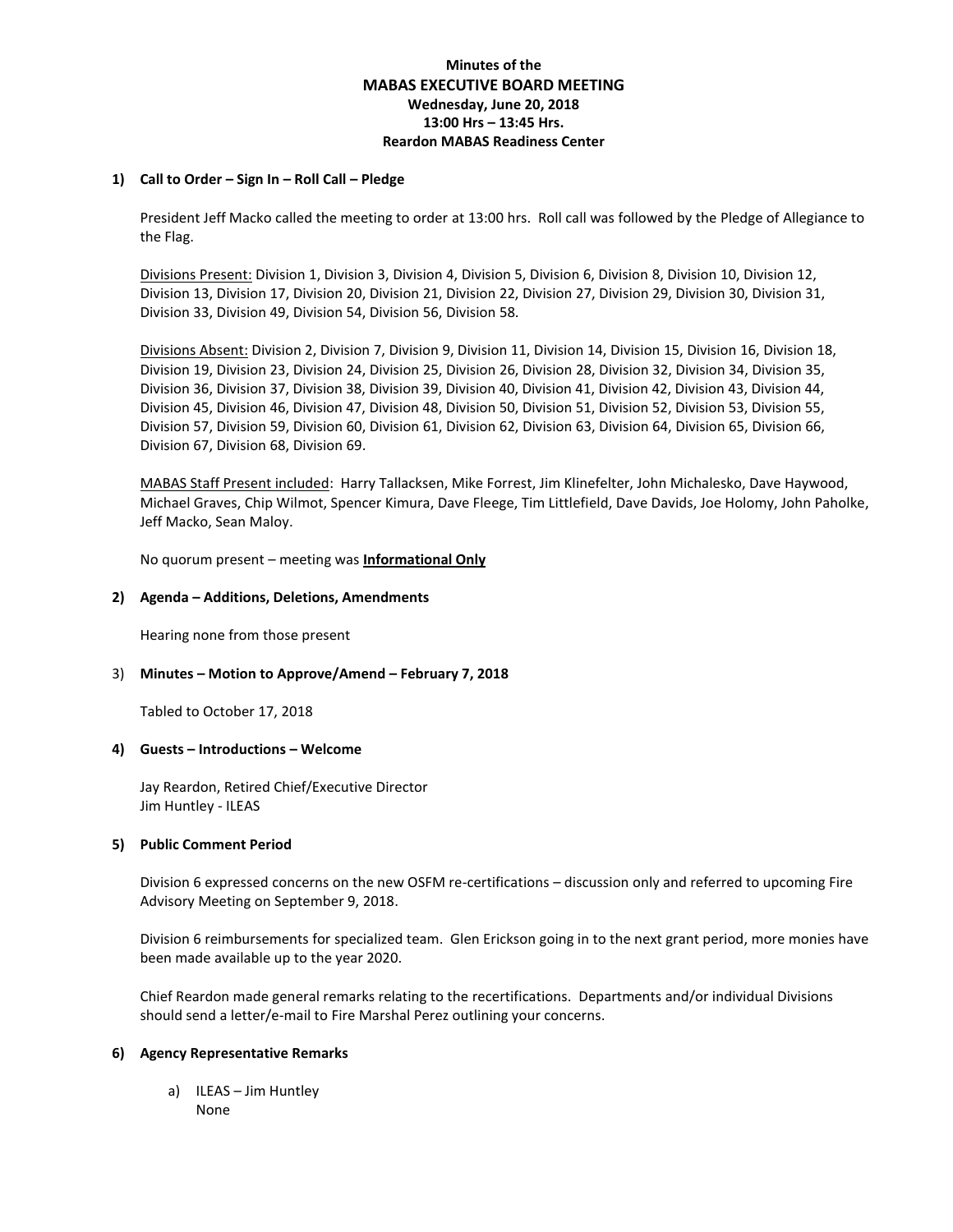- . b) OSFM None
- c) IEMA None
- d) IFSI None .

# 7) **Finance – Budget – Comptroller's Report**

- a) Funds Status Report\* Treasurer Maloy reported. The meeting packet includes a Statement of Financial Activity (page 6 of the packet)
- b) Dues Report 2018\* Treasurer Maloy reported on dues received as of 6/11/2018 (page 8 of the packet)
- c) Grant Matrix \* Treasurer Maloy reported on balances on grants as of 6/11/2018 (page 9 of the packet).
- d) Grant Submittal SHGP/UASI\*

Treasurer Maloy reported on the status of the grant submission (Page 14 of the packet) and Operating Budget for the various funds.

Acceptance of Treasurer's report tabled to meeting on October 17, 2018

# **8) Attorney, Legal Counsel, Legislative Matters (No Report)**

- a) MABAS IL and MABAS WI Interstate EMS MOA. Continue to work on the EMS MOA – Wisconsin has a new Director of EMS in their state restructuring committee – no progress.
- b) MABAS-IL and MABAS-IN Interstate No progress to report
- c) Other legal issues No other matters to discuss.

# **9) Policy Considerations**

- a) Rescue Task Force (RFT) Guidelines (Consideration to Adopt page 15 of the packet). Tabled to meeting on October 17, 2018
- b) Teleconference System Use A-03-03 (Consideration to Adopt page 20 of the packet) Tabled to meeting on October 17, 2018
- c) Election Process Rules A-02-04 (Presented for first review of amendments page 22 of the packet) Tabled to meeting on October 17, 2018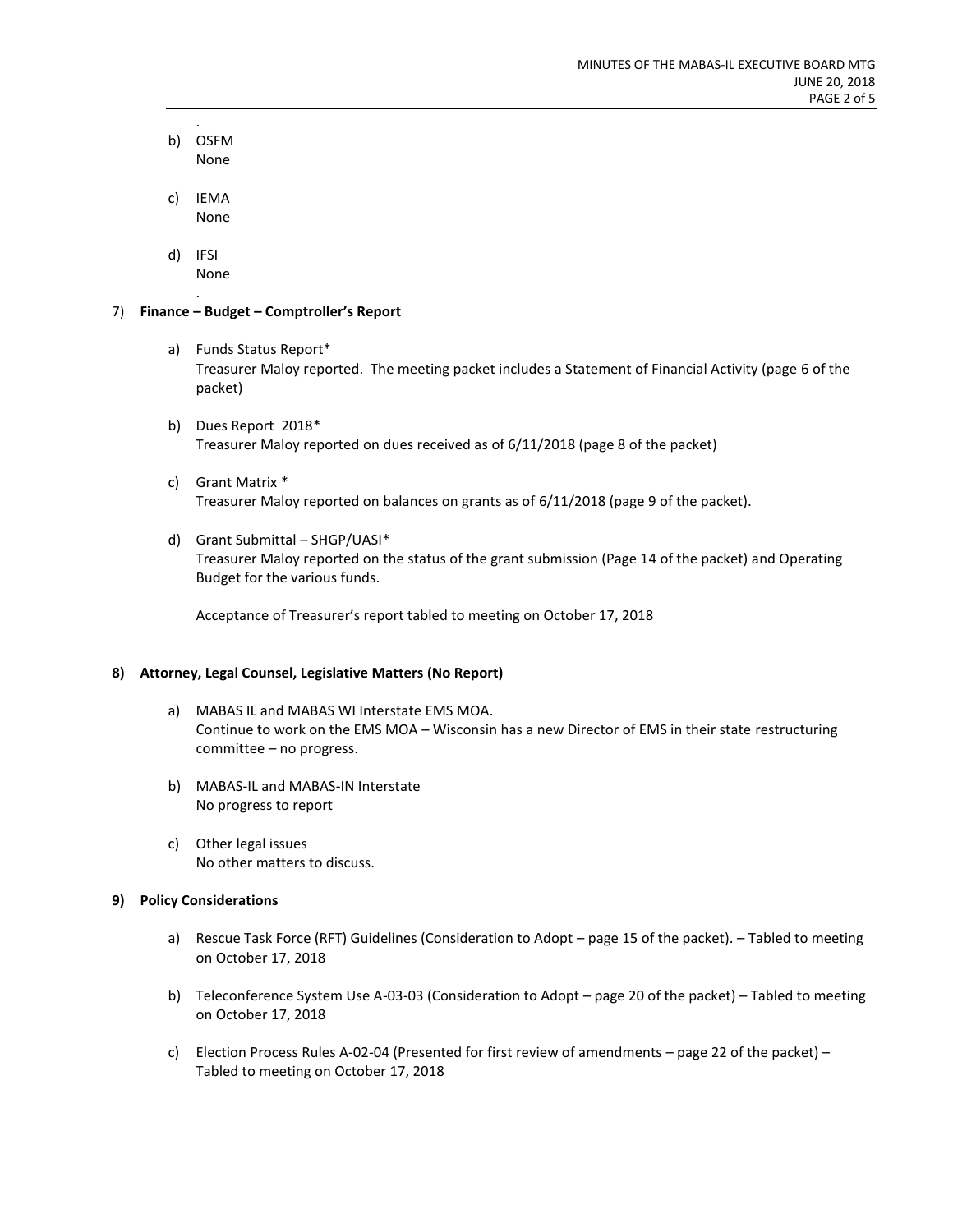#### **10) Committee Matters and Reports**

- a) Individual Committee Reports
	- By Laws Committee no report
	- Fleet & Mechanics Committee no report
	- M.I.S.T. Committee no report.
	- TRT Committee no report
	- Operations Committee no report
	- Water Rescue Committee no report
	- TCD Committee no report
	- USAR Committee no report
	- Haz Mat Committee no report
	- Intelligence Committee no report

## **11) CEO Report**

a) 2019 MABAS Summit Update

Glen Erickson set a date at Bloomington/Normal Hotel the week of February 24<sup>th</sup> – March 1<sup>st</sup> 2019 A request will go out to all Divisions for request of speakers – example of best practices in a Division that may be a benefit to other Divisions.

b) 2016 UASI Grant Reduction – Possible Surplus Funds Availability

Glen Erickson reported \$400,000.00 in the UASI fund to make purchases originally cut out. General comments on the great working relationships with Cook County.

c) MABAS Non-Profit Foundation Status Report

Retired Chief Jay Reardon made general comments on financial resources the foundation may be able to bring to keep MABAS financially solvent in the future as a 401c organization.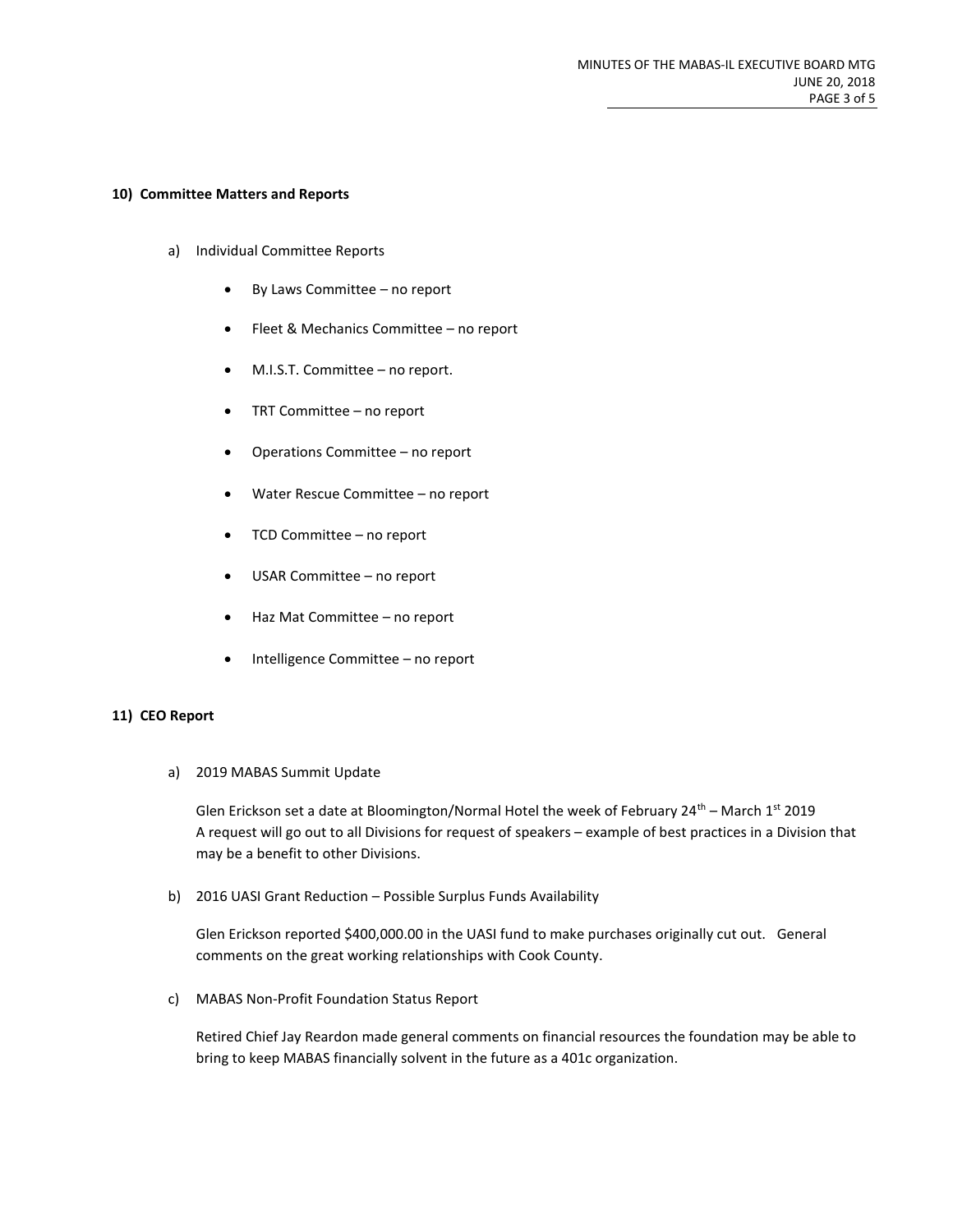d) Special Teams Status Report

No report, no changes. General comments on exercises by Divisions are encouraged – they do not need to be complicated. Scholarships and funding is being made available to such exercises. Each division should ask themselves how long it would take to mobilize if requested - committing no more than 20% of their assets.

e) 2017 MABAS/ITTF Annual Report (Page 25 of the packet)

Within the packet, a copy of the Annual Report for MABAS as submitted to the Governor. If you have any questions, contact your Branch Chief or Glen Erickson.

f) MABAS State Fair, Monday August 13, 2018 10:00 a.m. to 5:00 p.m.

We are the only group scheduled for that day – let the Office know or Mike Forrest

g) STIC Fire Service Fellowship Program (page 33 of the packet).

In the packet is a flyer on the program. Fellowship program initially started by law enforcement – we are now following the fire service fellowship program. Interest parties should contact Jonathon Paholke via email. The program is nearly full for this year.

# **12) Capital/Major Projects Review**

a) MRC Planning Project – General painting of the office/administration area.

## **13) Old Business**

a) MOU Between MABAS and ILEAS

Submitted to legal counsel of both organizations determined it was to wordy. Both legal counsels have rewritten and is currently being review by ILEAS.

## **14) New Business**

a) MABAS-IPWMAN MOU Approval (page 35 of the packet)

On HOLD

b) 2018 Leadership Award

Award formally presented to Retired Chief/President/CEO Jay Reardon

## **15) Divisional Reports**

None